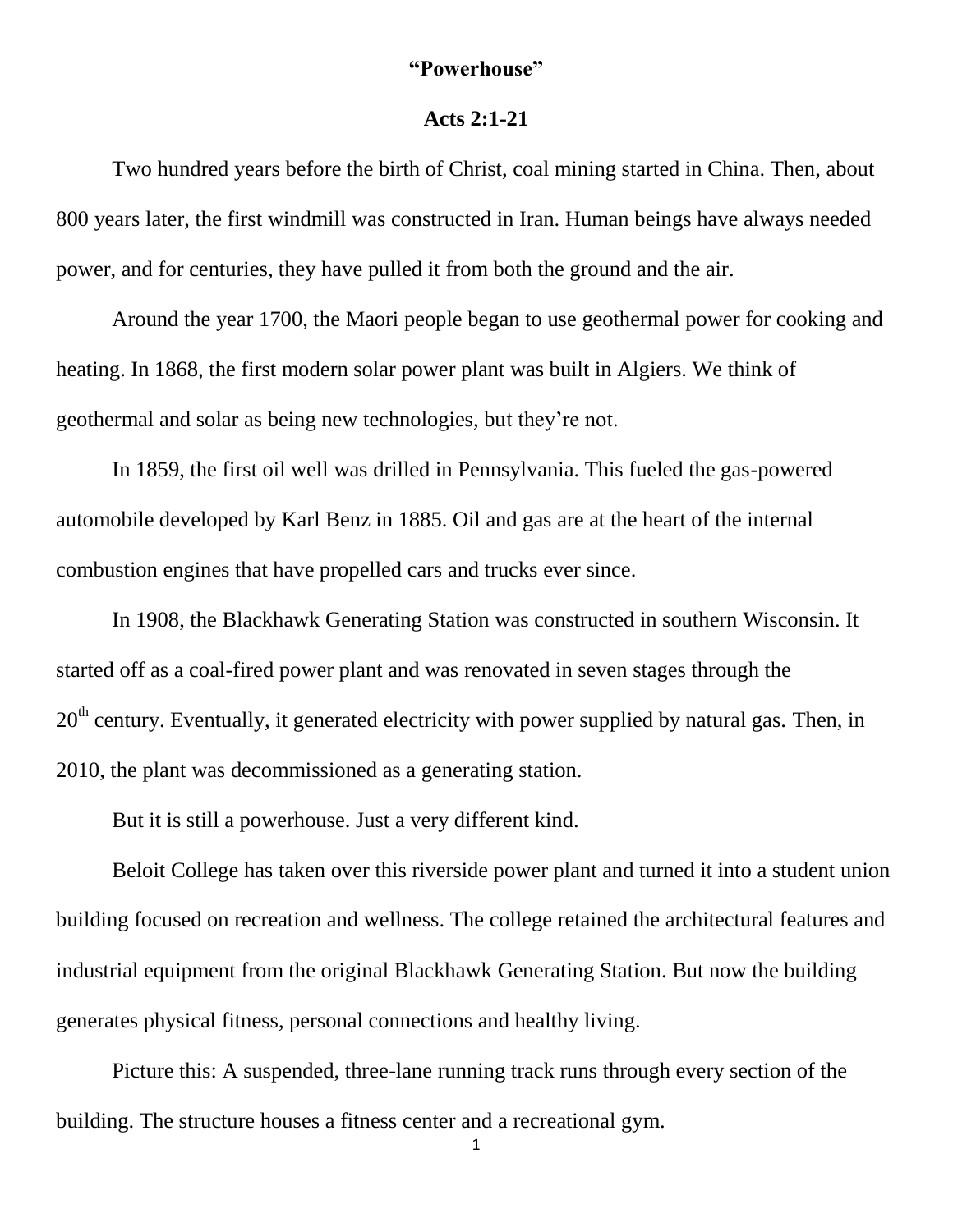There is an eight-lane competition swimming pool and an indoor turf field house. On top of this, the student union includes a coffee shop, student lounges, club rooms, conference center and auditorium, plus numerous spaces for conversation, collaboration and study.

But this new facility is not designed only to benefit students, faculty and staff. The college also wanted to use the building to reach and connect with its community. So, a new pedestrian bridge and publicly accessible elevator link the student union to a number of local paths and parks. These new ties between college, town and river are generating a more vibrant set of community connections.

And what is the facility called? The Powerhouse. A former power plant is now creating a whole new kind of energy for Beloit College and the community around it.

New energy was also discovered on the day of Pentecost. The followers of Jesus were gathered in Jerusalem to celebrate a Jewish holiday, called Pentecost or "The Festival of Weeks." It was a harvest festival, but also a time to give thanks for the gift of the law to Moses on Mount Sinai. The people of God were thankful for this law, which gave them inspiration and structure for their lives.

The law was, in many ways, their historic power plant.

But then, when the Holy Spirit entered a house full of Jesus-followers, it created a new kind of powerhouse. It filled the apostles with new life, enabling them to communicate with a diverse group of people, speak boldly to a large crowd and fulfill the prophecy of Joel. The Spirit generated a more energetic and vibrant community of faith, which was connected in new ways with the surrounding community.

The apostles needed power. And they got it in an unexpected way.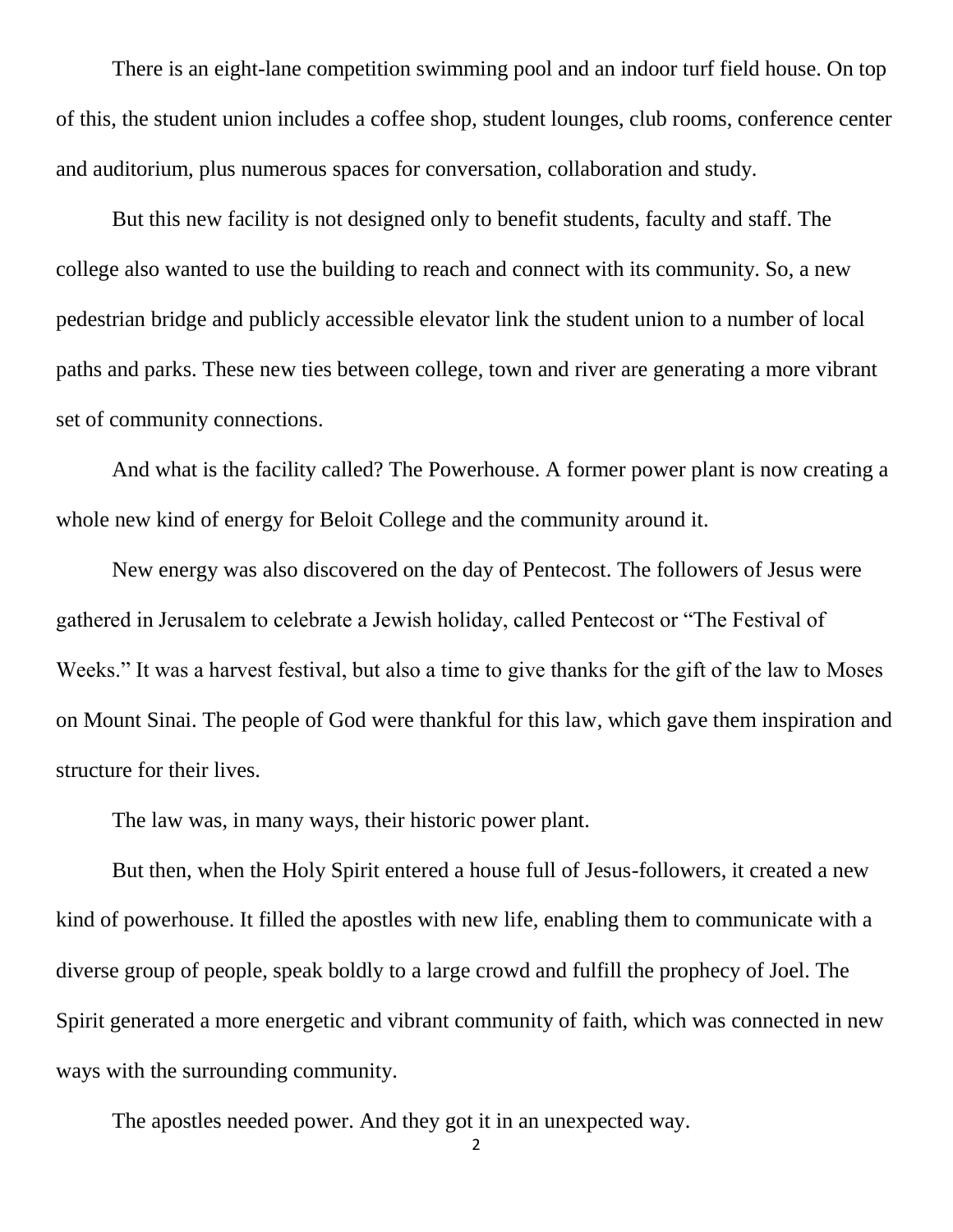Acts tells us that when the day of Pentecost had come, the followers of Jesus "were all together in one place. And suddenly from heaven there came a sound like the rush of a violent wind, and it filled the entire house where they were sitting. Divided tongues, as of fire, appeared among them, and a tongue rested on each of them. All of them were filled with the Holy Spirit and began to speak in other languages, as the Spirit gave them ability" (Acts 2:1-4).

The Holy Spirit came with "a sound like the rush of a violent wind." Like the "wind from God" that swept over the face of the waters on the first day of creation (Genesis 1:2). Like the breath that Jesus breathed on his disciples when he said, "Receive the Holy Spirit" (John 20:22). Wind, breath, Spirit — they are all the same creative and life-giving gift from God.

Spirit is "the power of life that is in you," says Presbyterian author Frederick Buechner. "When your spirit is unusually strong, the life in you unusually alive, you can breathe it into other lives, become literally in-spiring." That's exactly what God did on Pentecost. God "breathed and continues to breathe" into creation, says Buechner. God's breath filled the apostles and inspired them, giving them the ability to go out and speak about God's deeds of power to the Jews from every nation who were living in Jerusalem. The apostles were suddenly able to speak in a variety of languages, and the people "were amazed and perplexed, saying to one another, 'What does this mean?' But others sneered and said, 'They are filled with new wine" (Acts 2:12-13).

Yes, when the Holy Spirit filled the apostles with new energy, new life and new ways of communicating, the people around them simply assumed they were drunk. In a sense, they were — drunk on God's wind, breath and Spirit.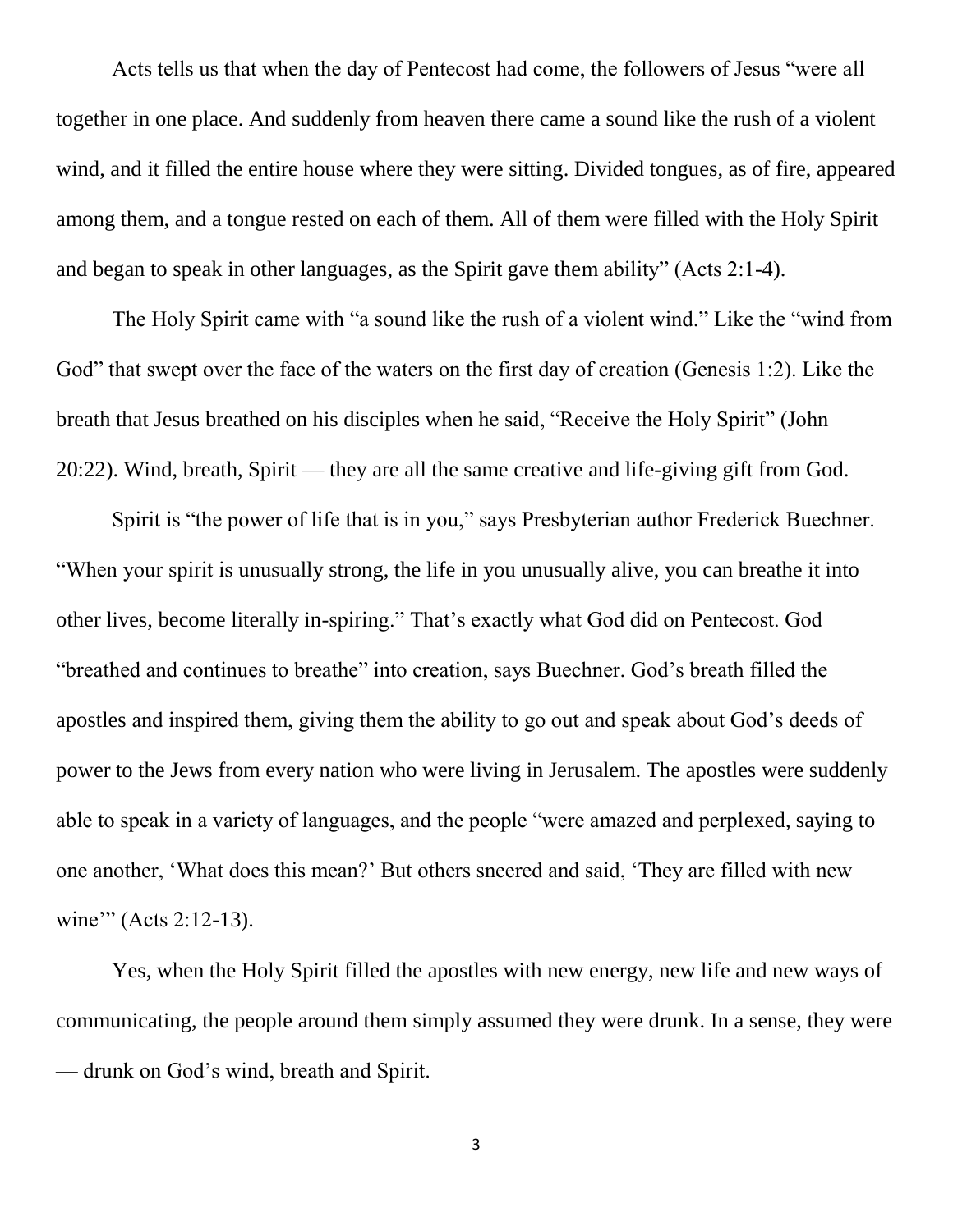God created a Powerhouse on Pentecost, which gave the apostles a clean and sustainable source of energy. Unlike coal, oil or natural gas, the Spirit does not contribute to climate change. Unlike the wind of the air, it is always blowing. Unlike geothermal, it does not require drilling. And unlike solar, it is available even on cloudy days. All we have to do is ask for it.

A prime example of the Spirit's power is found in the speech of the apostle Peter. This was the same Peter who had denied Jesus three times, saying, "I do not know him," "I am not [a follower of Jesus]," and "I do not know what you are talking about!" (Luke 22:57-60). But once the Spirit came to him, he was filled with new energy, new life and new courage in communication.

Acts tells us that Peter raised his voice and addressed the crowd, saying, "Men of Judea and all who live in Jerusalem, let this be known to you, and listen to what I say. Indeed, these are not drunk, as you suppose" (Acts 2:14-15). The Holy Spirit gave Peter the courage he needed to stand up to the skeptical crowd and speak boldly about what God was doing in the world, based on the prophecy of Joel. The prophet had said that God would pour out the Spirit on all people, and then "everyone who calls on the name of the Lord shall be saved" (v. 21).

Peter and the apostles were energized not by electricity generated by coal-fired power plants or wind farms. No, their energy came from a new kind of powerhouse, in which the Holy Spirit enabled them to speak in diverse languages and offer a word of gospel hope. Like the Powerhouse at Beloit College, this new life was not dependent on technology. Instead, it was generated by personal connections with God and neighbors, and it was spread through conversation and collaboration.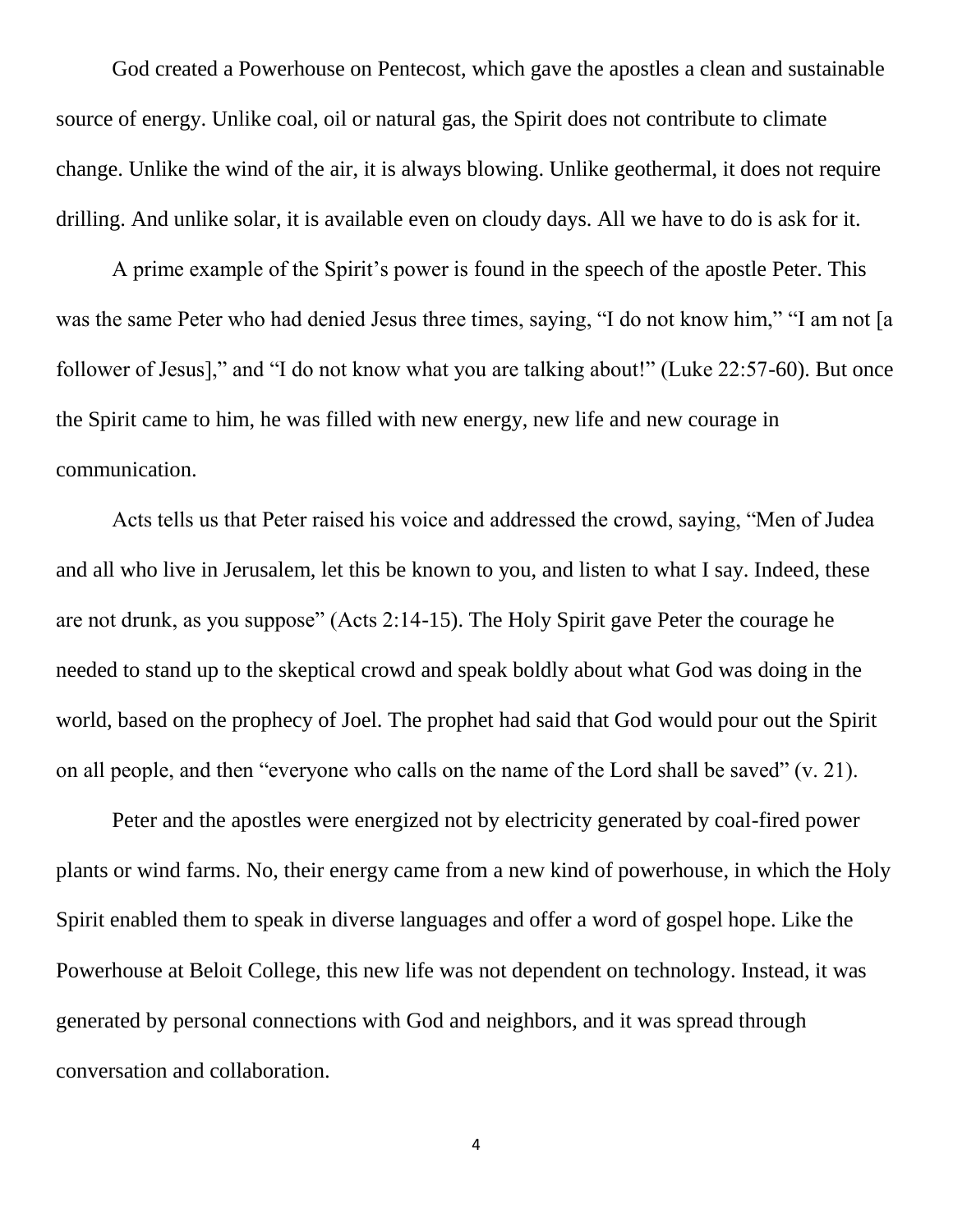Such spiritual power is needed today, if we are going to be part of a church that brings life, joy and hope to the world. Peter told the crowd that God's Spirit was going to change their lives for the better: "Your sons and your daughters shall prophesy," he said, "and your young men shall see visions" (v. 17).

Every Sunday School have our sons and daughters learning the prophecy and visions of scripture from our dedicated teachers. We are powered up in Sunday morning worship for the week ahead. Every Monday night people are powered up in A.A. and Al-Anon meetings. Tuesdays are for the counters, Ladies of the Yarn, and Band rehearsal. Wednesdays are for Girl Scouts, Bell Choir, Adult Choir, and confirmation class. Thursdays are for the Happy Sew & Sews, staff meeting, bulletin assembly, and Stephen Ministry Peer supervision. Fridays and Saturdays mornings are for two more A.A. groups. Saturdays are for men praying in our sanctuary, funerals, and 5:30 worship. We are powered up by office volunteers throughout the week, adult Bible studies, and daily warmlines. Divinity is powered up by monthly board meetings supporting our ministries, and planning council.

Our social ministries, food pantry, Parma Park support, Lutheran Metro Ministries, Great Cleveland congregations, the Hope Refugee Center, Lutheran World Hunger and Disaster Relief, and pretty much anyone who needs help – powers us up with the gift of the Holy Spirit.

Divinity is powered up when tonight/last night the holy spirit covered Alexander Wilcox in the waters of Holy Baptism. Alex becomes a child of God that his parents, Brian and Sarah, and this whole congregation promise to raise and nurture as a follower of Jesus Christ. The waterfall of the Holy Spirit makes us new.